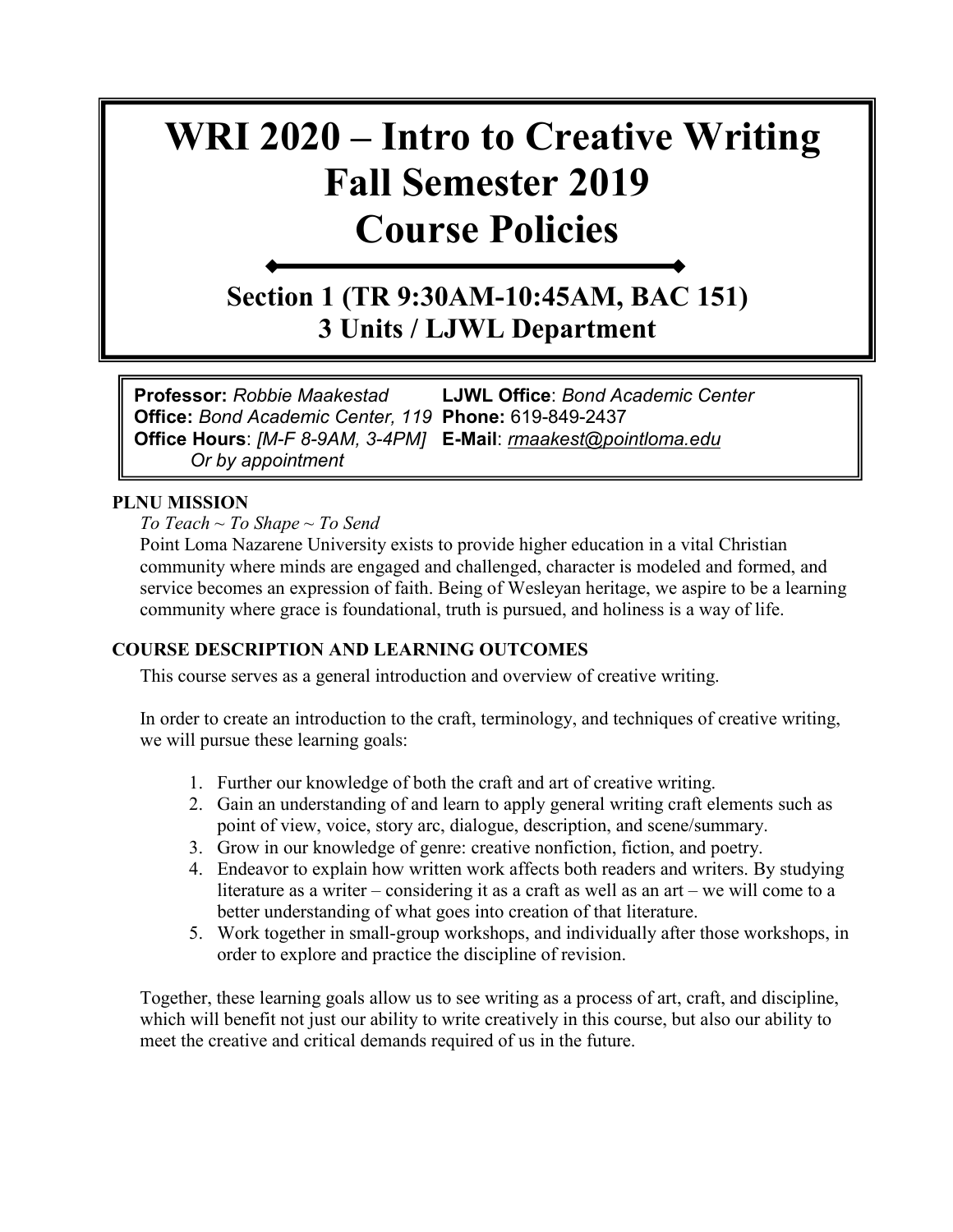## **ACADEMIC REQUIREMENTS**

Each of you will be responsible for preliminary drafts of writing assignments, written critiques of classmates' work, various reading and writing exercises that will aid our understanding of the discipline and craft of creative writing, and four finished writing projects (along with four critical analyses): a submission in each of the three genres (fiction, creative nonfiction, and poetry) and one final revision project (your choice). Class time will be divided accordingly: lecture and discussion, small group discussion, in-class writing, and small group and wholeclass workshops.

Major assignments:

- Fiction Project 150 points; 50 points Critical Analysis (Grade to be kept only if your final project is NOT fiction)
- Creative Nonfiction Project 150 points; 50 points Critical Analysis (Grade to be kept only if your final project is NOT creative nonfiction)
- Poetry Project 150 points; 50 points Critical Analysis (Grade to be kept only if your final project is NOT poetry)
- Lit. Journal Presentation 50 points
- General Participation  $-45$  points
- Workshops and Critique Letters 105 points (Workshops and Critique Letters =  $15$ ) points/day)
- Final Expansion Project 150 points; 50 points Critical Analysis (plus another 200 points as this grade replaces one provisional grade as noted above)

## **TOTAL = 1000 points**

## **REQUIRED TEXTS**

Burroway, Janet. *Imaginative Writing: The Elements of Craft*. 4<sup>th</sup> ed. Boston: Longman, 2014. ISBN: 9780134053240.

## **GENERAL COURSE POLICIES**

## **RESPECT**

Respect for other students and your instructor in our classroom is essential to a healthy classroom dynamic. We may discuss ideas and concepts that challenge your current thinking, so we all must respect one another and be open to new ideas. Show courtesy to other students and your instructor.

## **CANVAS**

Throughout this course, students will be required to utilize Canvas to receive course grades and access any changes to the *Course Schedule* throughout the semester. If the *Course Schedule* is updated, students will be notified well in advance, but will need to download the updated schedule which the instructor will post on Canvas.

## **PLNU EMAIL**

Students must regularly check their PLNU email account for updates on assignments and scheduling.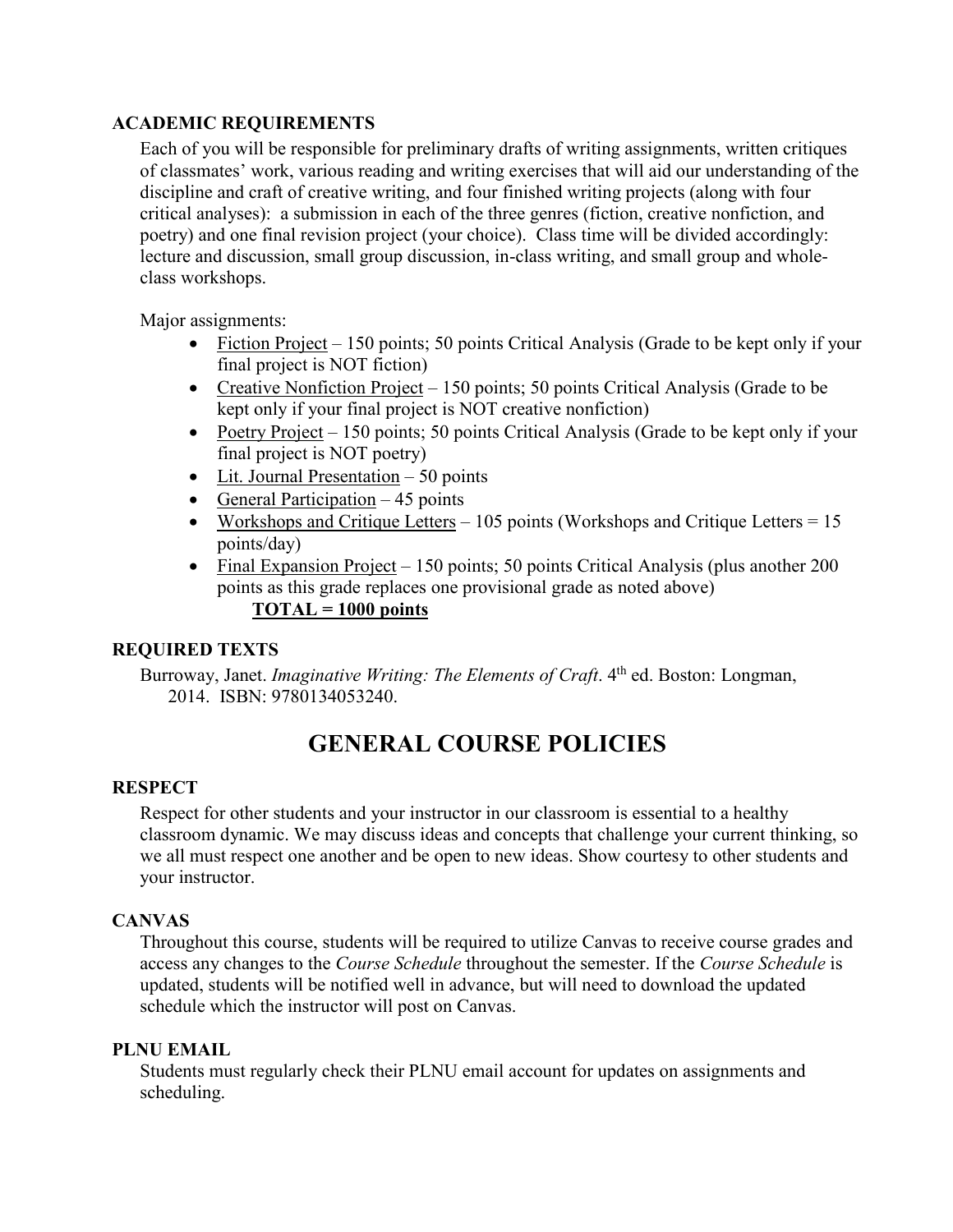#### **TECHNOLOGY**

You will be expected to refrain from using cell phones or other communication devices in the classroom. Use of iPads and laptops should be limited to times when I ask you to pull out your computers for in class use and in-class writing. Even if it seems that it isn't "bothering anyone," checking your e-mail, your Facebook, or surfing the web during class is rude to your instructor and fellow classmates and will count against your participation grade. I expect you to be an engaged member of the class.

## **ATTENDANCE & PARTICIPATION**

Attendance is expected, though I believe it is your responsibility to take ownership for investing in your own education and development as a writer, so I will not be keeping attendance. If you miss a class, you should obtain assignments or any updated schedule/assignment information from a classmate in order to be prepared for the next meeting**. I do, however, require attendance for workshops and presentation days. Absences on such days will hurt your workshop participation grade.** Missed in-class work may not be made up. In order to learn most affectively and get as much as you can out of this course, in addition to your participation grade, I'd recommend regular attendance. Let me know if you do have to miss a class, and we can work something out. It is also your responsibility to get workshop drafts to and from those in your group.

For the 45 points of your participation grade, you'll earn a 35 if you're doing the basics of engaging with the class and participating in discussion; you'll earn a 35+ if I see you regularly leaping in and making strong contributions; you'll earn a 34 or lower if you are frequently late, unprepared, inattentive, disruptive, or do not regularly participate in discussion.

## **WORKSHOP**

Workshop participation and attendance is mandatory. Throughout the semester we will be reading and critiquing one another's essays in small groups and as a whole class. You will turn in a typed copy of your critique to me, as well as to the member of your group who is being workshopped (this will affect your participation/workshop grades). Workshop is not a time to disparage or rudely comment on the work of others. Written critiques balance positive and critical comments, though criticism should certainly be constructive and focused on the writing, not on the writer or the writer's ability. If there are problems with feedback you receive, do not hesitate to contact me. Workshop should be a safe space where we work together to better one another's writing; thus, the amount of effort you put into commenting on the work of others should be just as much as you put into producing your own work.

## **TURNING IN ASSIGNMENTS**

All **major assignments** must be printed out and turned in hard-copy during the class period on the day they are due.

## **SUBJECT MATTER**

This course will ask you to write whatever you want to write about, but do recognize that there is a line between what is appropriate and not appropriate in a classroom setting, especially with regard to what is being shared with your classmates, who may not share your values. I respect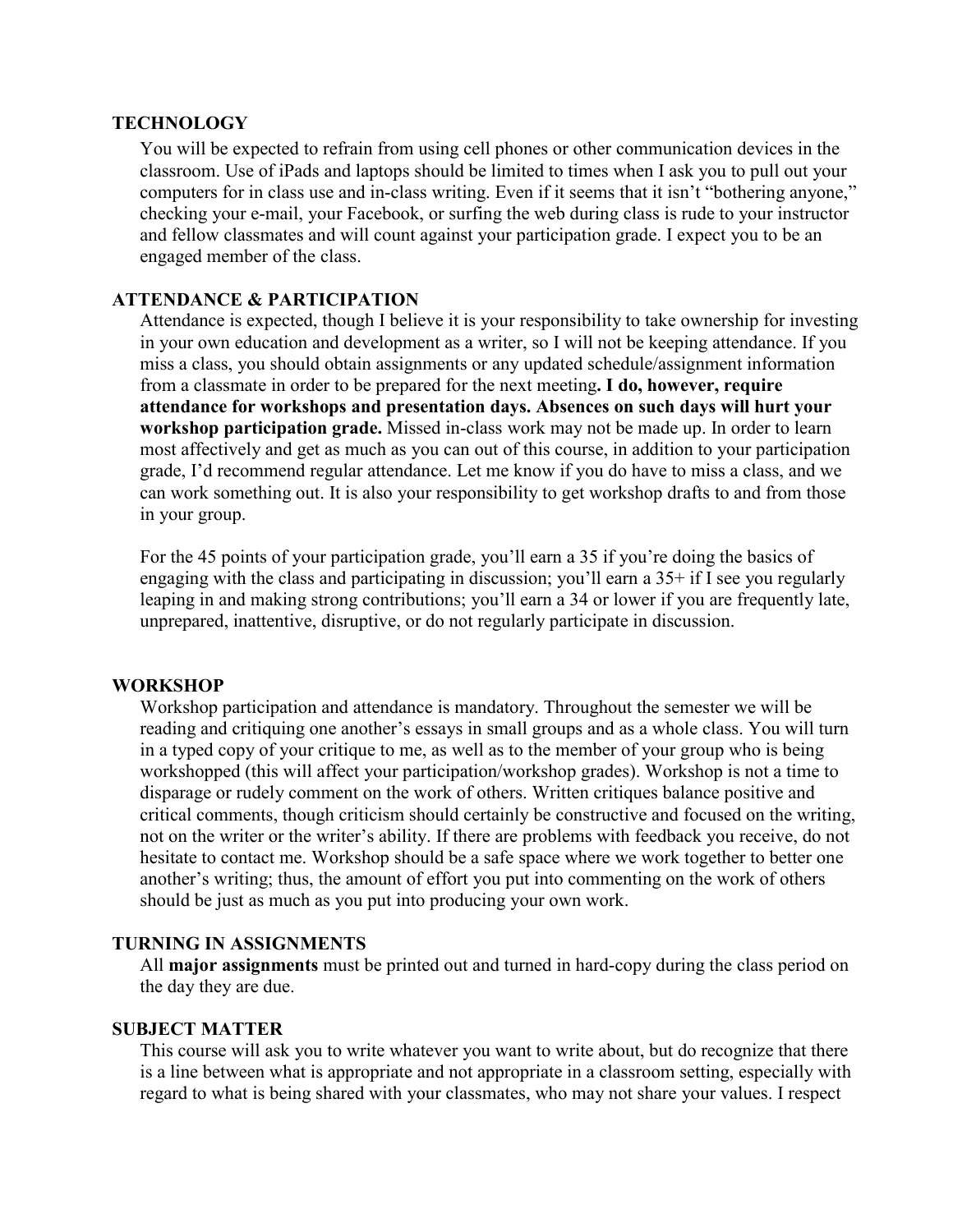your privacy and truly believe that this class should allow you creative freedom, so all I will ask is that you use common sense with regard to what is/is not appropriate to write in an academic setting. If you are unsure/nervous or have a hunch that something might be questionable, PLEASE discuss your ideas with me in advance of bringing them to workshop.

## **PREPARATION**

You will be expected to come to class prepared to discuss readings, share your work, and comment on other students' work. Being prepared for each class is vital in creating a classroom that is conducive to learning—take notes on the assigned readings as this allows you to remember the material more fully. Back up your written work as you're responsible for turning work in on the due dates. You are also expected to regularly check your PLNU email for updates to the schedule and assignments.

## **GRADING RATIONALE**

Creative writing is both an art and a craft. While it is debated by many whether art can be graded, craft can be evaluated. In particular I will look for:

- Adherence to and mastery of CNF conventions
- Structure and form as they pertain to CNF subgenre and subject
- Masterful use of narrative voice and point of view
- Engaging employment of language
- Excellence of writing mechanics
- Improvement through revision
- Creativity and innovation within genre conventions

While the above concerns creative work produced in this course, each creative assignment also requires a Critical Analysis component in which you as the artist will critique the decisions that went into your own work, and connect craft decisions you made with those used by the writers of our course readings. These Critical Analyses will be graded not as creative work, but upon the clarity and thoughtfulness of the analysis you craft.

## **DUE DATES**

Assigned work will have a due date and you will be expected to meet this requirement. Missed in-class work may not be made up unless you have an excused absence. I will accept the major projects one class period late, but your paper will be penalized one letter grade  $(A \rightarrow B$  as maximum grade). Major projects turned in after that point will receive a score of 0. You must turn in all four major projects to pass this course. Failure to do so will result in a grade of F.

## **FINAL EXAMINATION POLICY**

Successful completion of this class requires taking the final examination **on its scheduled day**. The final examination schedule is posted on the [Class Schedules](http://www.pointloma.edu/experience/academics/class-schedules) site. No requests for early examinations or alternative days will be approved.

For this course, the final will be an in-class reading from your final project during the final exam. Our scheduled final exam time is **Tuesday, December 17, 1:30-4:00 pm.** Since the final is a class activity, it cannot be rescheduled, so make sure that you will be able to attend.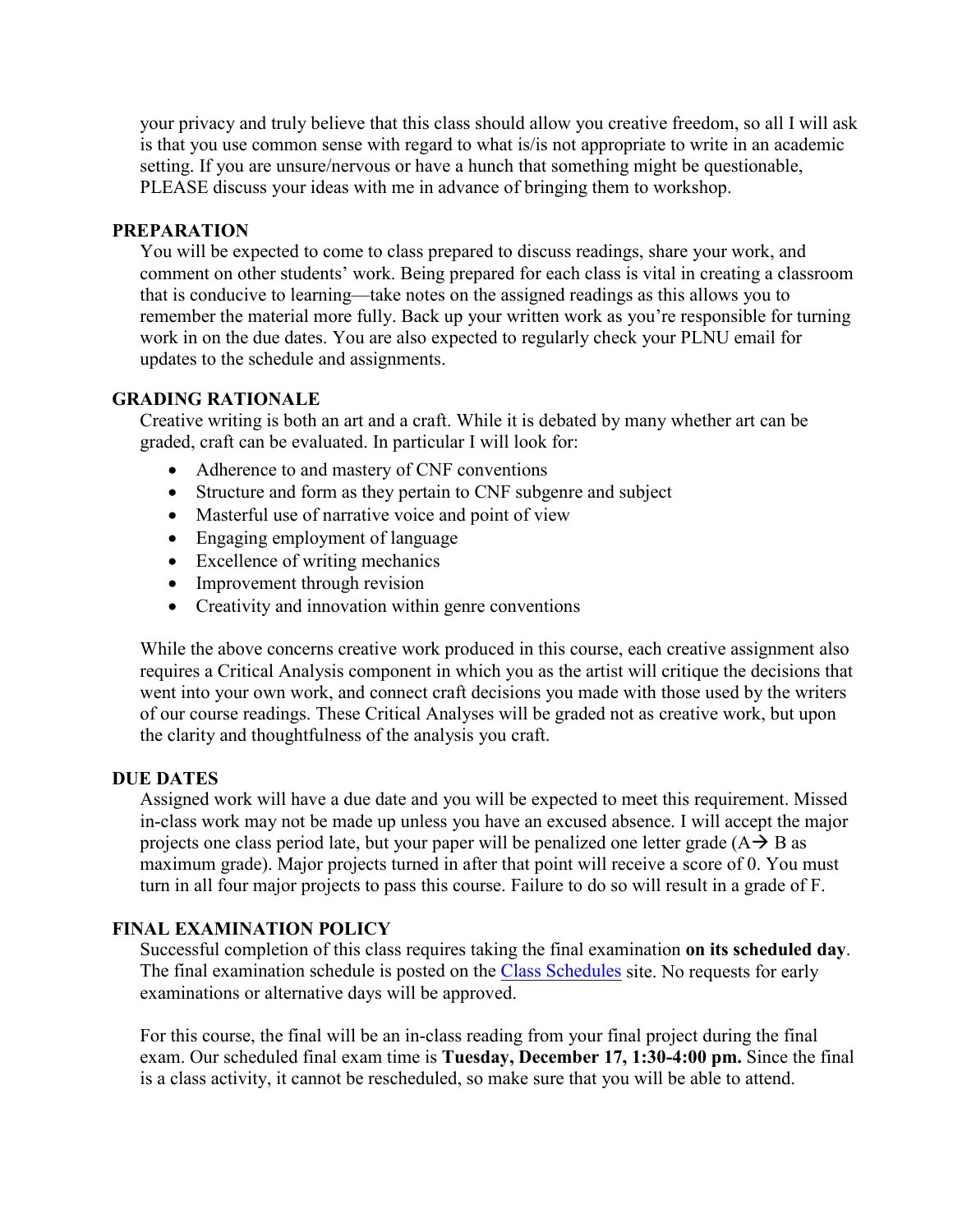#### **LETTER GRADE GUIDELINES**

| 920 - 1000 points $A$                     | 900 - 919 points A-   |  |
|-------------------------------------------|-----------------------|--|
| 880 - 899 points $B+820-879$ points B     | 800 - 819 points B-   |  |
| 780 - 799 points $C^+$ 720 - 779 points C | $700 - 719$ points C- |  |
| 680 - 699 points $D^+$ 620 - 679 points D | $600 - 619$ points D- |  |

## **ACADEMIC HONESTY**

Students should demonstrate academic honesty by doing original work and by giving appropriate credit to the ideas of others. Academic dishonesty is the act of presenting information, ideas, and/or concepts as one's own when in reality they are the results of another person's creativity and effort. A faculty member who believes a situation involving academic dishonesty has been detected may assign a failing grade for that assignment or examination, or, depending on the seriousness of the offense, for the course. Faculty should follow and students may appeal using the procedure in the university Catalog. See **Academic Policies** for definitions of kinds of academic dishonesty and for further policy information.

#### **PLNU COPYRIGHT POLICY**

Point Loma Nazarene University, as a non-profit educational institution, is entitled by law to use materials protected by the US Copyright Act for classroom education. Any use of those materials outside the class may violate the law.

## **PLNU ACADEMIC ACCOMMODATIONS POLICY**

If you have a diagnosed disability, please contact PLNU's Disability Resource Center (DRC) to demonstrate need and to register for accommodation by phone at 619-849-2486 or by e-mail at [DRC@pointloma.edu.](mailto:DRC@pointloma.edu) See [Disability Resource Center](http://www.pointloma.edu/experience/offices/administrative-offices/academic-advising-office/disability-resource-center) for additional information.

#### **PERSONAL NEEDS**

Counseling is available in the Wellness Center for undergraduate students at PLNU. They are open Monday through Friday during the academic school year to offer morning, afternoon, and evening appointments. Please call (619) 849-2574 to schedule a counseling appointment.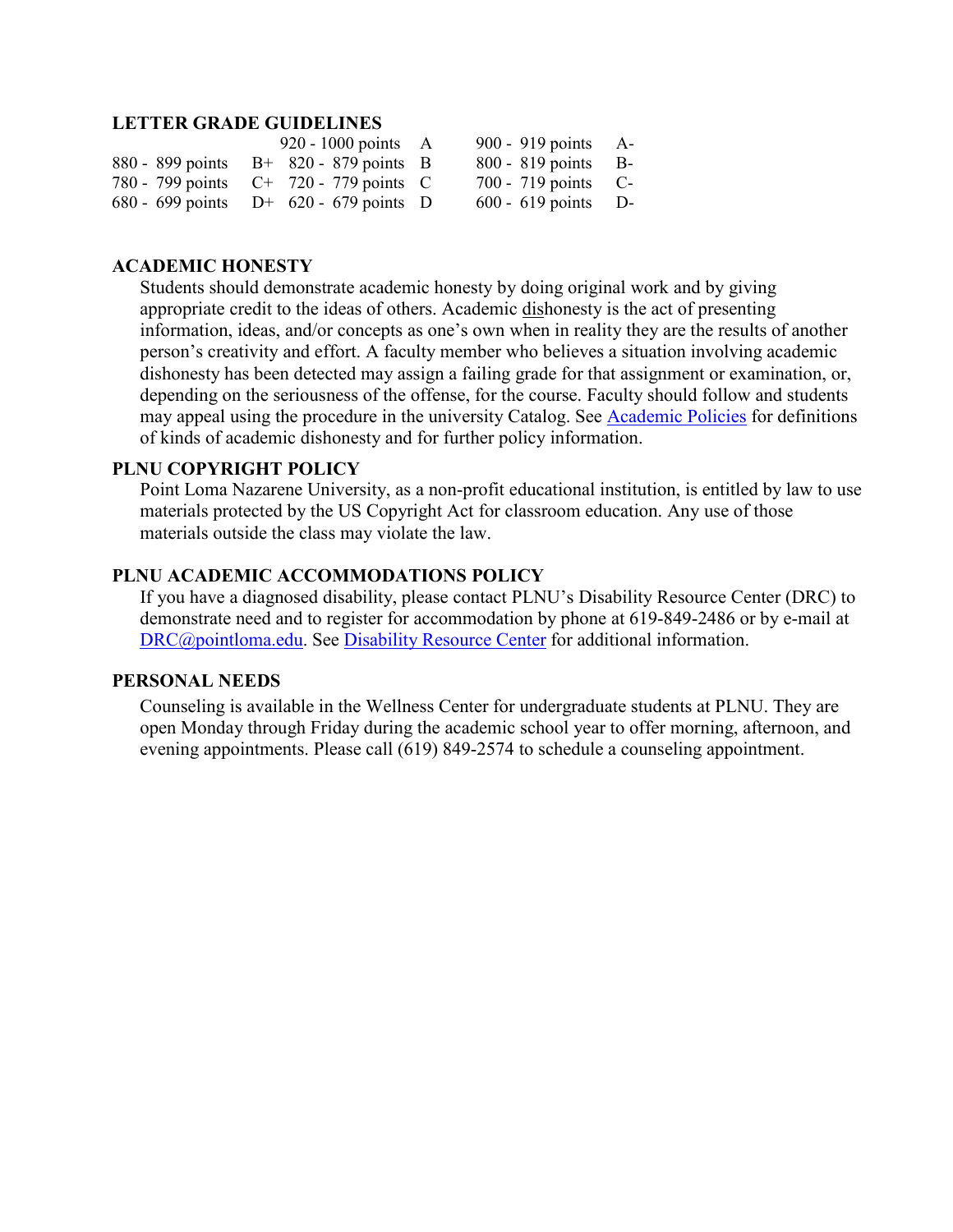#### **COURSE SCHEDULE**

#### Week 1 **Course Introduction**

09/05 – In Class: Syllabus; Art and Craft.

#### Week 2 **Intro to Creative Nonfiction (CNF)/Voice in CNF**

- 09/10 In Class: Fundamentals of Creative Writing Overview Readings Due: "Creative Nonfiction" pgs. 225-236 "The Book of My Life" – Alexander Hemon, pgs. 109-111 [*Canvas*]: "Tigers" – Eliot Weinberger
- 09/12 In Class: Voice in Creative Nonfiction; Project 1 Overview; Lit Journal Project Overview Readings Due: "Voice" pgs. 47-61 "Beauty: When the Other Dancer Is the Self" – Alice Walker, pgs. 62-67 [*Canvas*]: "What to do with My Body in the Event I Die in a Mass Shooting" – Tom McAllister

#### Week 3 **Point of View/I & Eye/Researched CNF**

- 09/17 In Class: Point of View/I & Eye Readings Due: "Do He Have Your Number, Mr. Jeffrey?" – Gayle Pemberton, pgs. 237- 245 "The Female Body" – Margaret Atwood, pgs. 245-247 "Margot's Diary" – S.L. Wisenberg, pgs. 247-251 [*Canvas*]: "Field Guide to Resisting Temptation" – Sarah Wells
- 09/19 In Class: Researched Essays Readings Due: [*Canvas*]: "Jumbo II" – Elena Passarello

#### Week 4 **Personal Essays and Image in CNF**

- 09/24 In Class: Personal Essays; Discuss Workshop Procedure Readings Due: "Me vs. Animals" – Benjamin Percy, pgs. 112-117 [*Canvas*]: "The Wishbone" – Harrison Scott Key
- 09/26 In Class: Concrete vs. Abstract Images, and Elane Johnson Readings Due: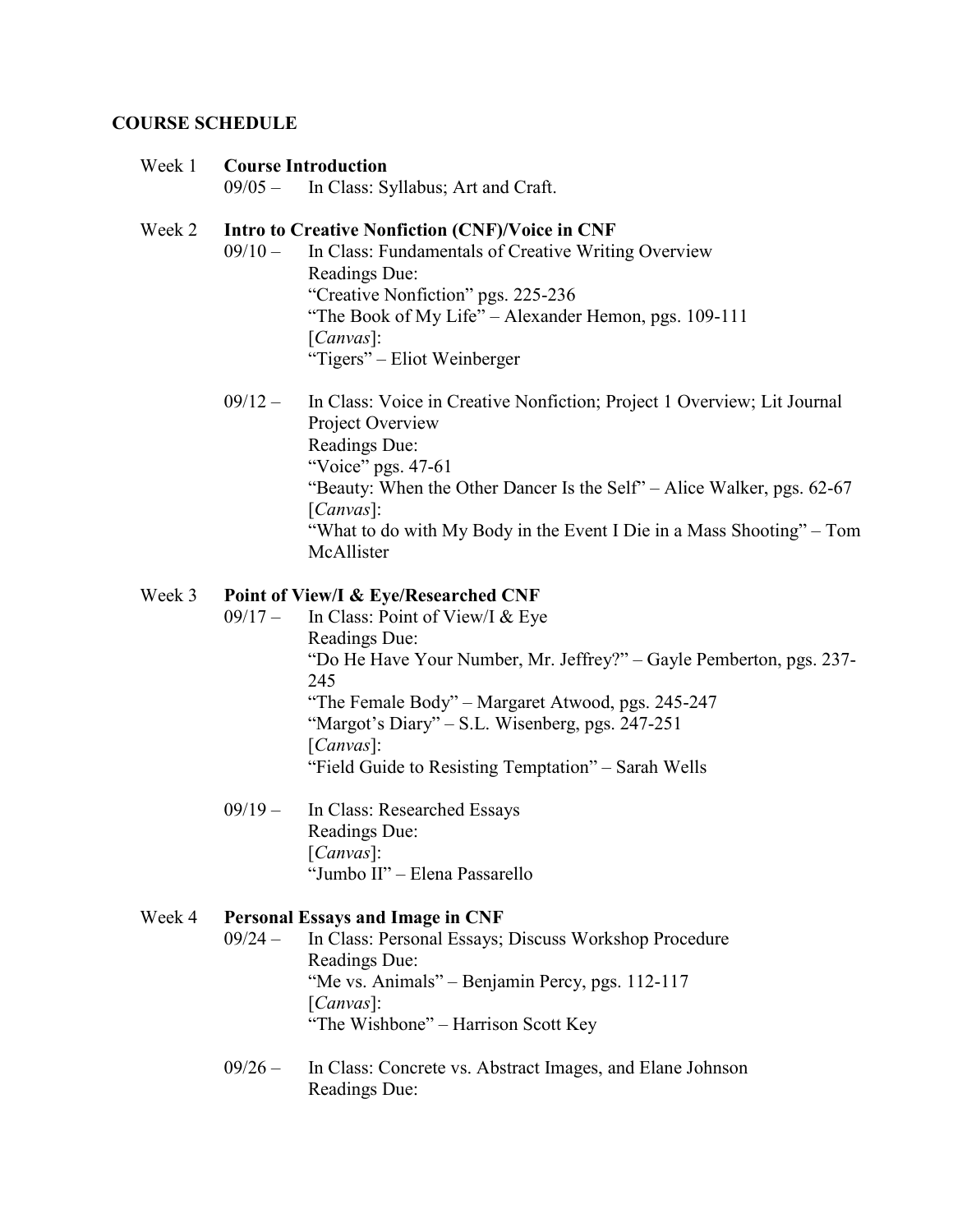"Image" pgs. 15-27 "Heaven and Earth in Jest" – Annie Dillard, pgs. 28-29 "Standing By" – David Sedaris, pgs. 29-33 "At the Dam" – Joan Didion, pgs. 148-150

## Week 5 **Structure in CNF & Workshop**

- 10/01 In Class: Structure in CNF Readings Due: [*Canvas*]: "Time and Distance Overcome" – Eula Biss "How to Skin a Fish" – Chelsea Biondolillo **Group A Nonfiction Drafts Due**
- 10/03 **Workshop Group A Group A Critique Letters Due Group B Nonfiction Drafts Due**

### Week 6 **Workshop and Intro to Fiction**  10/08 – **Group B Workshop Group B Critique Letters Due**

10/10 – In Class: Introduction to Fiction; Project 2 Overview Readings Due: "Fiction" pgs. 259-270 "The Story" – Amy Bloom, pgs. 270-279 **Project 1—Creative Nonfiction Due**

## Week 7 **Character & Voice in Fiction**

- 10/15 In Class: Character in Fiction Readings Due: "Character" pgs. 94-109 "Incarnations of Burned Children" – David Foster Wallace, pgs. 179-181 [*Canvas*]: "Hills Like White Elephants" – Ernest Hemingway
- 10/17 In Class: Voice in Fiction Readings Due: "Voice" pgs. 47-61 (review) "Victory Lap" – George Saunders, pgs. 69-82 "The Book of Sand" – Jorge Luis Borges, pgs. 82-85 "The School" – Donald Barthelme, pgs. 150-153

#### Week 8 **Setting & Story in Fiction**

10/22 – In Class: Breeann Kirby: Fictional Setting Readings Due: [*Canvas*] "Fictional Setting;" excerpt from Burroway's *Writing Fiction*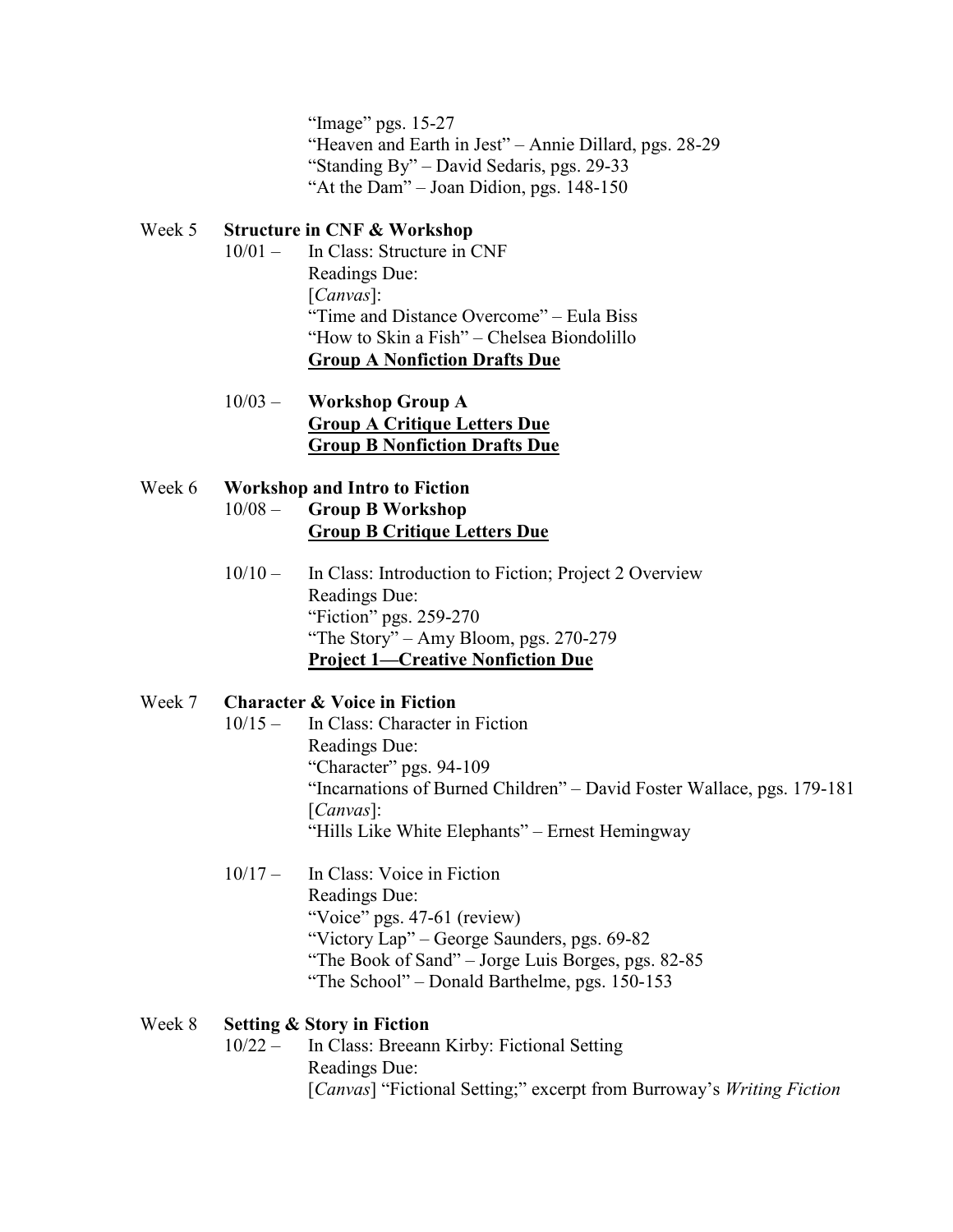From today's reading, record 10 takeaways on paper from today's reading. See instructions on Canvas.

10/24 – In Class: Story in Fiction Readings Due: "Story" pgs. 166-175 "The Werewolf" – Angela Carter, pgs. 153-154 "One of Us Is Hidden Away" – Scott Blackwood, pgs. 181-186 "Bigfoot Stole My Wife" – Ron Carlson, pgs. 290-294

#### Week 9 **Image in Fiction & Workshop**

- 10/29 In Class: Image in Fiction Readings Due: "Image" pgs. 15-27 (review) "Bullet in the Brain" – Tobias Woolf, pgs. 34-37 "Girl" – Jamaica Kincaid, pgs. 38-39 **Group A Fiction Workshop Drafts Due**
- 10/31 **Workshop Group A Group A Critique Letters Due Group B Fiction Workshop Drafts Due**

#### Week 10 **Fiction Workshop & Introduction to Poetry**

- 11/05 **Group B Workshop Group B Critique Letters Due**
- 11/07 In class: Katie Manning and Introduction to Poetry Readings Due: "Poetry" pgs. 297-317 Assorted poems and Poetry Format – pgs. 318-326 **Project 2—Fiction Due**

#### Week 11 **Setting & Story & Voice in Poetry**

- 11/12 In Class: Setting & Story in poetry; discuss readings Readings Due: "Setting" pgs. 135-148 Assorted poems – pgs. 154-157 "Story" pgs. 166-175 (review—come to class with questions) Assorted poems – pgs. 187-189
- 11/14 In Class: Voice in Poetry "Voice" pgs. 47-61 (review—come to class with questions) Assorted poems – pgs. 85-88
- Week 12 **Character in Poetry, Submitting Work to Lit Journals, & Revision** 11/19 – In Class: Character in Poetry; discuss readings